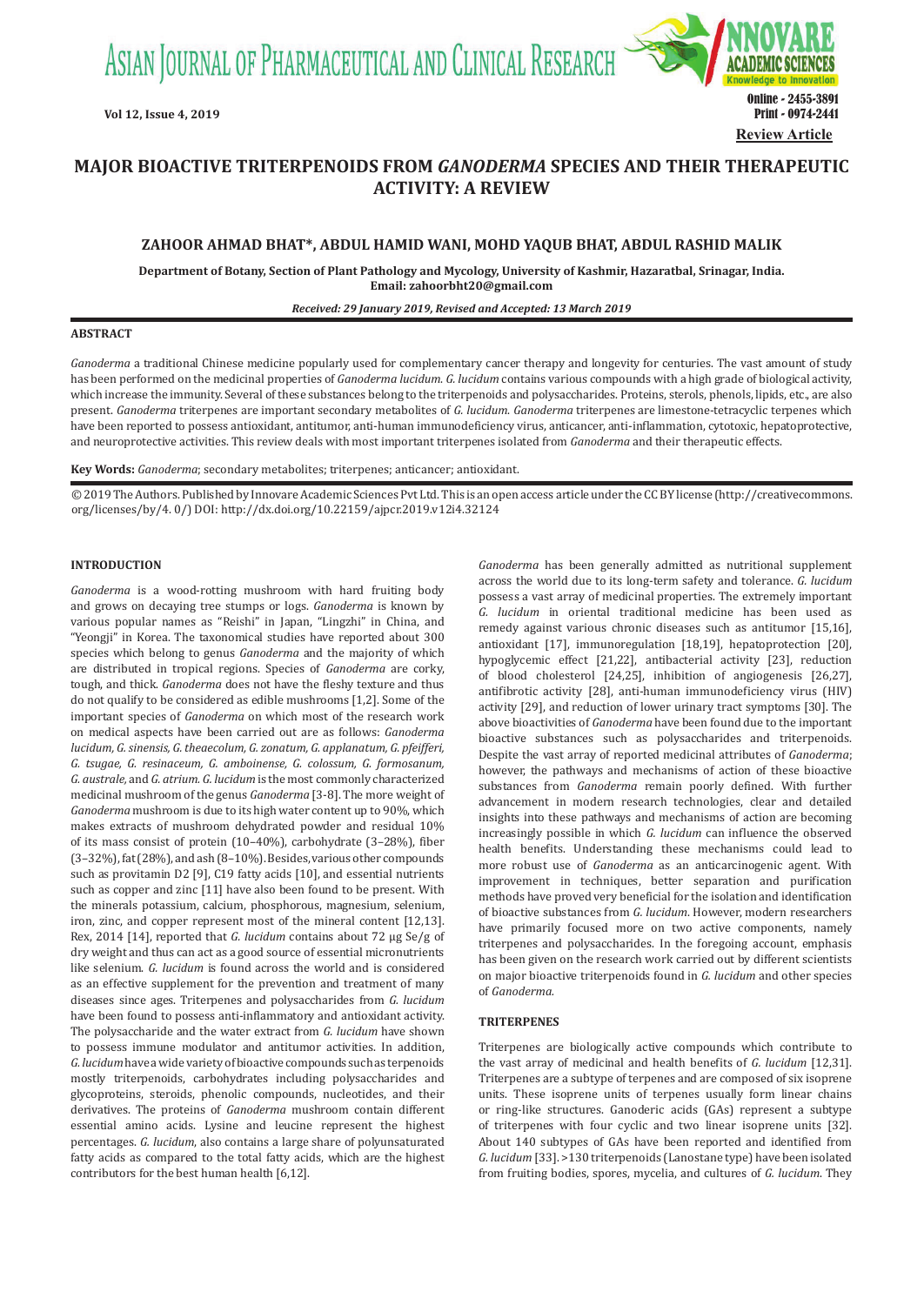#### **Mushroom Bioactive compound Bioactivity Bioactivity References** *G. lucidum* GA T Shows anticancer activity against lung: 95D, liver: KB-A-1: KB-3-1, cervix: SMMC7721, epidermis: HCT-116 melanoma, HeLa colon: Ls174t, lung: A375, colon: LLC cell lines. It inhibited the growth and proliferation of these cancer cells [41,42,120,121] *G. lucidum* **GA D GA D It shows apoptotic activity against cervical: HeLa cell** line and inhibited cell proliferation [33,43,100] *G. lucidum* GA F Shows cytotoxic activity [36,44-46,122,123] It shows cytotoxic activity against breast: MDA-MB-231, lung: 95-D, colon: HCT-116, HCT-8 cell lines. It arrests cell cycle, targets p53, and inhibited cell proliferation, migration, invasion, and induced apoptosis [91,124-128] *G. lucidum* GA Mc It shows cytotoxic activity against lung: 95D, cervical: HeLa cell lines [124,129] *G. lucidum* Lucialdehydes A C and Shows cytotoxic activity against lung: 95D. cervical:  $\frac{145}{G}$ <br>*G. lucidum*  $\frac{3\alpha}{228}$ -diacetoxy-7 $\alpha$  hydroxyl and Shows cytotoxic activity against lung: 95D. cervical: 130 *G. lucidum* 3α, 22β-diacetoxy-7α hydroxyl -5α-lanost-8, 24E-dien-26-oic acid It shows cytotoxic activity against lung: 95D, cervical: HeLa cell lines [130] *G. lucidum* **GA MK GA MK It shows cytotoxic activity against lung: 95D, cervical:** HeLa cell lines [130,131] *G. lucidum* GA Mf/S It shows cytotoxic activity against lung: 95D, cervical: HeLa cell lines [124,129] *G. lucidum* GA R GA R **It shows cytotoxic activity against lung: 95D, cervical:** HeLa cell lines [130] *G. lucidum* Colossolactone H Shows apoptotic activity [132]<br> *G. lucidum* Ganodermanontetrol Shows cytotoxic activity [1331] *G. lucidum* Ganodermanontetrol Shows cytotoxic activity G. *lucidum* Ganodermanontriol **G.** *I*t inhibited cell proliferances It inhibited cell proliferation in the breast: MDA-MB-231, colon: HCT-116, HT-29 cell lines [134] *G. lucidum* 3β, 24S, 25R, 26-tetradroxy-7α-methoxy -8-ene-lanost-ol Shows cytotoxic activity [133] *G. lucidum* 12α-methoxy-ganodermanondiol Shows cytotoxic activity [133]<br>*G. lucidum* 15β-hydroxy-lucidumol A Shows cytotoxic activity [133] *G. lucidum* 15β-hydroxy-lucidumol A Shows cytotoxic activity [133]<br>*G. lucidum* 15α-hydroxy-ganodermanontriol Shows cytotoxic activity [133] *G. lucidum* 15α-hydroxy-ganodermanontriol Shows cytotoxic activity [133<br>*G. lucidum* Lucidinic acid, 0 and lucidinic lactones Inhibited HIV Type 1 reverse transcriptase [87] *G. lucidum* Lucidinic acid, O and lucidinic lactones Inhibited HIV Type 1 reverse transcriptase [87] *G. lucidum* Ganodermic acid S<br>*G. lucidum* 26-oxygenosterols, ganoderol A, Lowering of blood cholesterol [136] 26-oxygenosterols, ganoderol A, ganoderol B, ganoderol A, and GA Y Lowering of blood cholesterol *G. pfeifferi* Ganoderone A Inhibitory activity against herpes simplex virus [137]<br>*G. lucidum* Lucialdeyde B Shows cytotoxic activity [45] *G. Iucidum* Lucialdeyde B Shows cytotoxic activity Shows cytotoxic activity *G. Iucidum* 15α. 26 dihydroxy-5α-lanostane- It shows cytotoxic activi 15α, 26 dihydroxy-5α-lanostane-7, 9, 24(E)-triene-3-one It shows cytotoxic activity against human HeLa cervical cancer cell line [95] *G. lucidum* 23S-hydroxy-3, 7, 11, 15- tetraoxolanost-8, 24E-diene-26-oic acid It shows cytotoxic activity against HeLa, p388, SGC-7901, BEL-7402 human cancer cell lines [48] *G. lucidum* 12β-Acetoxy-3β-hydroxy- 7,11,15,23 -tetraoxolanost- 8,20 E*‑*diene-26-oic acid It shows cytotoxic activity against HeLa, p388, SGC-7901, BEL-7402 human cancer cell lines [48] *G. lucidum* GAs γ, δ,ε,ζ, η Studied against Meth-A and LLC tumor cell lines [36]<br>*G. sinensis* GA Jc **G. Studied against Meth-A and LLC tumor cell lines** [36] *G. sinensis* GA Jc Showed selective inhibition against HL-60 cells [9] *G. lucidum* Ganoderiol E Shows cytotoxic activity against MCF-7 cells  $\overline{G}$ . *lucidum* GAA CALC CALC CHORE CONSERVANCE CONSERVATION CALC CALC CONSERVATION CONSERVATION CONSERVATION CALC CONSERVATION CONSERVATION CONS Strong cytotoxic activity against breast: MDA-MB-231. Inhibited growth and invasive behavior of breast cancer cells [100,110,123] *G. lucidum* GA, H Strong cytotoxic activity against breast: MDA-MB-231. Inhibited growth and invasive behavior of breast cancer cells [123] *G. lucidum* GA C1 Strong cytotoxic activity [45]<br> *G. pfeifferi* Lucialdehyde D Strong cytotoxic activity [137] *G. pfeifferi* Lucialdehyde D Strong cytotoxic activity [137]<br>*G. lucidum* Lucialdehyde E Strong cytotoxic activity [139] *G. lucidum* Lucialdehyde E Strong cytotoxic activity [139]<br>*G. tsugae* Tsugaric acid A Significant activity against T-24 and HT-3 cells [140] *G. tsugae* Tsugaric acid A Significant activity against T-24 and HT-3 cells [140] *G. tsugae* Tsugarioside A Activity against T-24 cells [51] *G.* tsugae Tsugarioside A Activity against T-24 cells [51] *G. tsugae* 3β-Hydroxy-5α-lanosta-8,24-diene - Activity against CaSKi cells [51] *G. tsugae* 3β-Hydroxy-5α-lanosta-8,24-diene - 21-oic acid<br>GA X Activity against CaSKi cells [51] *G. amboinense* GA X Activity against liver: HuH-7, colon: HCT-116 cell lines and inhibits topoisomerase and induces apoptosis of [68]

cancer cells

Significant cytotoxic activity [47]

*G. resinaceum* 3α-(3-Hydroxy-5- methoxy-3-methyl-1,5 dioxopentyloxy)-24 lanost-8-en-21-oic acid

#### **Table 1: Triterpenoids from** *Ganoderma* **and their bioactivity**

*(Contd...)*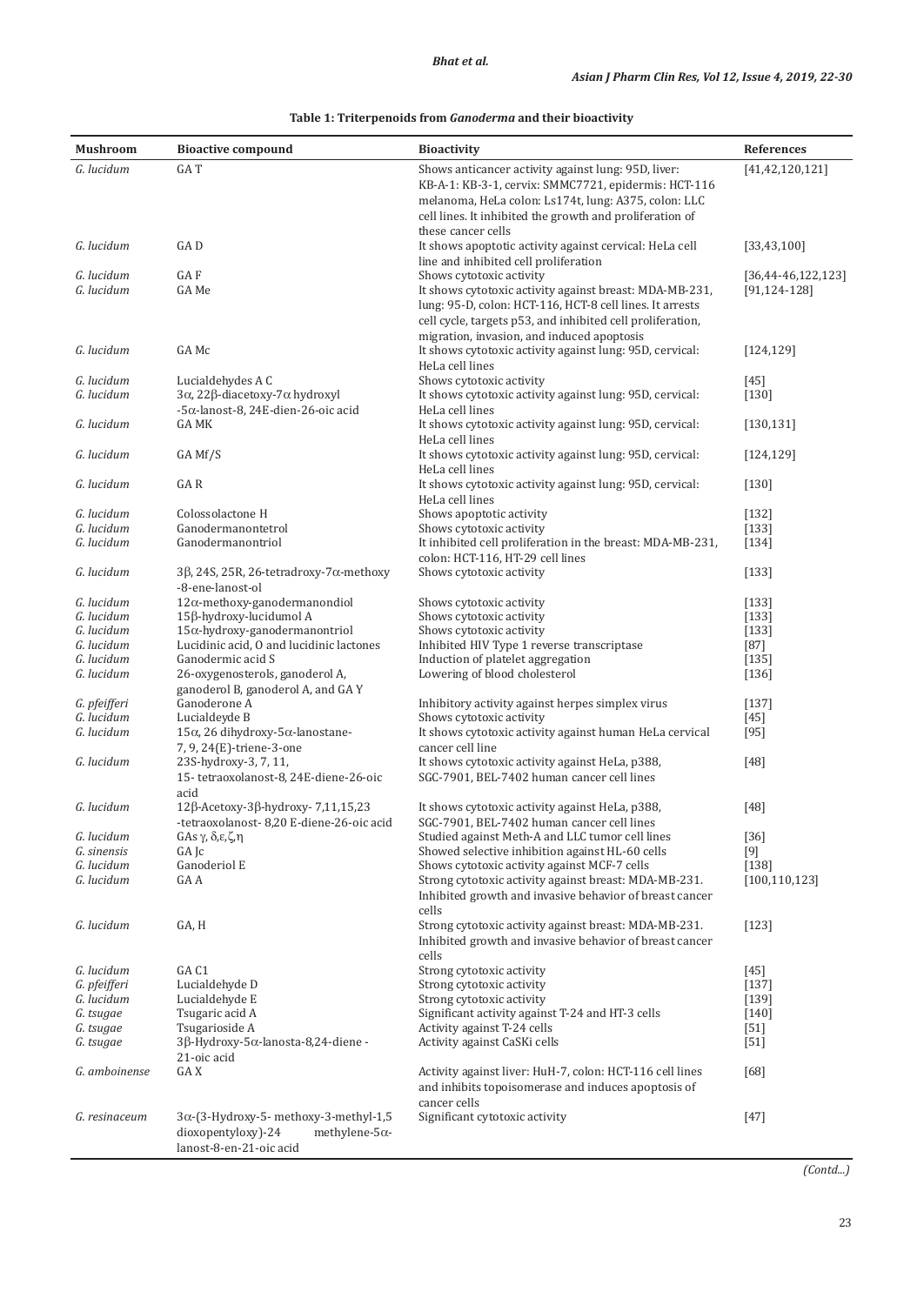### **Table 1:** *(Continued)*

| <b>Mushroom</b>             | <b>Bioactive compound</b>                                                                                                                              | <b>Bioactivity</b>                                                                                                                                                   | References           |
|-----------------------------|--------------------------------------------------------------------------------------------------------------------------------------------------------|----------------------------------------------------------------------------------------------------------------------------------------------------------------------|----------------------|
| G. lucidum                  | GA E                                                                                                                                                   | Cytotoxic activity against Hep G2Hep G2, 2,15 and P-338                                                                                                              | [74, 122]            |
| G. lucidum                  | Lucidinic acid N                                                                                                                                       | cell lines<br>Cytotoxic activity against, Hep G2Hep G2, 2,15, P-338,<br>and leukemia: HL 60 cell lines                                                               | [74, 141, 142]       |
| G. lucidum                  | Lucidinic acid A                                                                                                                                       | Cytotoxic activity against Hep G2Hep G2, 2, 15, P-338,<br>leukemia: HL 60 cell lines and decreases cell population                                                   | [142, 143]           |
| G. lucidum                  | Lucidinic acid B                                                                                                                                       | growth, cell cycle arrest of these cell lines<br>Induces apoptosis in leukemia: HL 60, liver: HepG2,<br>lymphoma: CA46 cell lines                                    | [142, 144]           |
| G. lucidum                  | Lucidinic acid C                                                                                                                                       | Decreases cell population growth, cell cycle arrest of<br>leukemia: HL 60 cell lines                                                                                 | $[142]$              |
| G. lucidum                  | Ethyl lucidenates A                                                                                                                                    | Cytotoxic activity against HL-60 and CA 46 cancer cell<br>lines                                                                                                      | $[129]$              |
| G. applanatum               | Applanoxidic acid A, applanoxidic acid B,<br>applanoxidic acid C, applanoxidic acid D                                                                  | Antitumor promoters                                                                                                                                                  | $[50]$               |
| G. zonatum<br>G. applanatum | $GA \gamma$<br>Applanoxidic acid G, applanoxidic acid F,<br>applanoxidic acid A, applanoxidic acid C                                                   | Cytotoxic activity against liver and lung cancers<br>Inhibition of viability and growth of the HL-60 cell lines                                                      | $[145]$<br>[50, 146] |
| G. australe<br>G. colossum  | Austrolactone, australic acid<br>Colossolactone E colossolactone G,<br>colossolactone VIII, colossolactone V,<br>colossolactone VI, colossolactone VII | Inhibition of viability and growth of the HL-60 cell lines<br>Inhibitory activity against HIV-1 protease                                                             | $[147]$<br>[88, 148] |
| G. lucidum                  | Ganolucidic acid A                                                                                                                                     | Inhibitory activity against HIV-1 protease                                                                                                                           | $[149]$              |
| G. lucidum                  | $GA \beta$                                                                                                                                             | Inhibitory activity against HIV-1 protease                                                                                                                           | [86]                 |
| G. lucidum                  | Lucidumol B                                                                                                                                            | Inhibitory activity against HIV- 1 protease                                                                                                                          | [86]                 |
| G. lucidum                  | GA B                                                                                                                                                   | Hepatoprotective activity                                                                                                                                            | $[100]$              |
| G. lucidum                  | Ganosporeric acid A                                                                                                                                    | Hepatoprotective activity                                                                                                                                            | $[102]$              |
| G. lucidum                  | t-Butyl lucidenate B                                                                                                                                   | Antiobesity activity                                                                                                                                                 | $[150]$              |
| G. lucidum                  | Lucidadiol                                                                                                                                             | Cytotoxic activity against human HeLa cervical cancer                                                                                                                | [113]                |
| G. lucidum                  | Ganoderiol F                                                                                                                                           | Cytotoxic activity against human HeLa cervical cancer,<br>lung: LLC Meth A, sarcoma: Sarcoma-180, carcinoma:<br>T-47D, lung: LLC cell lines. Active anti-HIV-1 agent | [36, 46, 138]        |
| G. theaecolum               | GA XL <sub>1</sub> GA XL <sub>2</sub> 20-hydroxy-GA AM <sub>1</sub><br>Ganoderenic acid AM, ganodericin C                                              | Hepatoprotective activity                                                                                                                                            | $[103]$              |
| G. pfeifferi                | Ganoderone C                                                                                                                                           | Antiviral activity against influenza virus A                                                                                                                         | [137]                |
| G. pfeifferi                | Lucialdehyde B                                                                                                                                         | Antiviral activity against herpes simplex virus, antiviral<br>activity against influenza virus A                                                                     | $[137]$              |
| G. pfeifferi                | Applanoxidic acid G                                                                                                                                    | Antiviral activity against influenza virus A                                                                                                                         | $[151]$              |
| G.pfeifferi                 | Lucidadiol                                                                                                                                             | Antiviral activity against influenza virus A                                                                                                                         | [151]                |
| G. lucidum                  | Lucialdehyde C                                                                                                                                         | Shows cytotoxic activity                                                                                                                                             | $[45]$               |
| G. lucidum                  | Ganodermenonol                                                                                                                                         | Shows cytotoxic activity                                                                                                                                             | $[152]$              |
| G. lucidum                  | Ganodermanondiol                                                                                                                                       | Shows cytotoxic activity and inhibitory activity against<br>HIV-1 protease                                                                                           | $[107]$              |
| G. lucidum                  | GA DM1 and DM2                                                                                                                                         | Inhibition of the proliferation and metastasis of the<br>aggressive human prostate cancer cell line PC3                                                              | [70, 153]            |
| G. lucidum                  | Methyl ganoderate B                                                                                                                                    | Neurotrophic activity                                                                                                                                                | [100, 110]           |
| G. lucidum                  | Methyl ganoderate A                                                                                                                                    | Neurotrophic activity                                                                                                                                                | $[100]$              |
| G. lucidum                  | GA S1                                                                                                                                                  | Neurotrophic activity                                                                                                                                                | $[112]$              |
| G. lucidum                  | GAT-0                                                                                                                                                  | Neurotrophic activity                                                                                                                                                | $[111]$              |
| G. lucidum                  | n-Butyl ganoderate H                                                                                                                                   | Neurotrophic activity                                                                                                                                                | $[114]$              |
| G. lucidum                  | Methyl ganoderate acetonide                                                                                                                            | Neurotrophic activity                                                                                                                                                | [114]                |
| G. lucidum                  | Lucidadiol                                                                                                                                             | Neurotrophic activity                                                                                                                                                | $[113]$              |
| G. lucidum                  | Ganodermanondiol                                                                                                                                       | Neurotrophic activity                                                                                                                                                | $[107]$              |
| G. lucidum                  | 4, 4, 14α-trimethyl-5α-chol-7,9 (11)-<br>diene-3-oxo-24-oic-acid                                                                                       | Neurotrophic activity                                                                                                                                                | $[112]$              |

HeLa: Human epithelial cell line, HepG2: Hydroperoxide in human hepatic, HIV: Human immunodeficiency virus, *G. lucidum*: *Ganoderma lucidum,* GA: Ganoderic acids

have molecular weights ranging from 400 to 600 KDa. Triterpenes isolated from *Ganoderma* species show remarkable therapeutic and pharmacological properties on a number of human diseases including cancer pharmacological properties [1,16,18,20,31,33]. The triterpene extracts of *G. lucidum* are known to induce apoptosis of multiple human cancer cell lines [16]. However, the cytotoxic activity of triterpenes varied significantly across different subtypes of triterpenes [16]. Most triterpenoids extracted and identified from *Ganoderma* have shown robust biological activities (Table 1). The GAs isolated from *Ganoderma* have shown antiviral, anticancer, antioxidant, hepatoprotective,

cytotoxic, antiplatelet aggregation, and inhibition of histamine release and hypocholesterolemic activities [7,34-40]. The most abundant triterpenic acid from *G. lucidum* is GA T which shows significant anticancer activity both *in vivo* and *in vitro* experiments [41,42]. GA has been found to inhibit tumor invasion by inhibiting matrix metalloproteinase (MMP)-9 expressions [42]. Another triterpenic acid GA D has been shown to directly bind to 14-3-3ζ protein [43] and this binding may contribute to the facilitation of apoptosis observed in human epithelial cell line (HeLa) cell [43]. Ganoderiol F (GA-F) a tetracyclic triterpene found in *Ganoderma lucidum* [36,44] has shown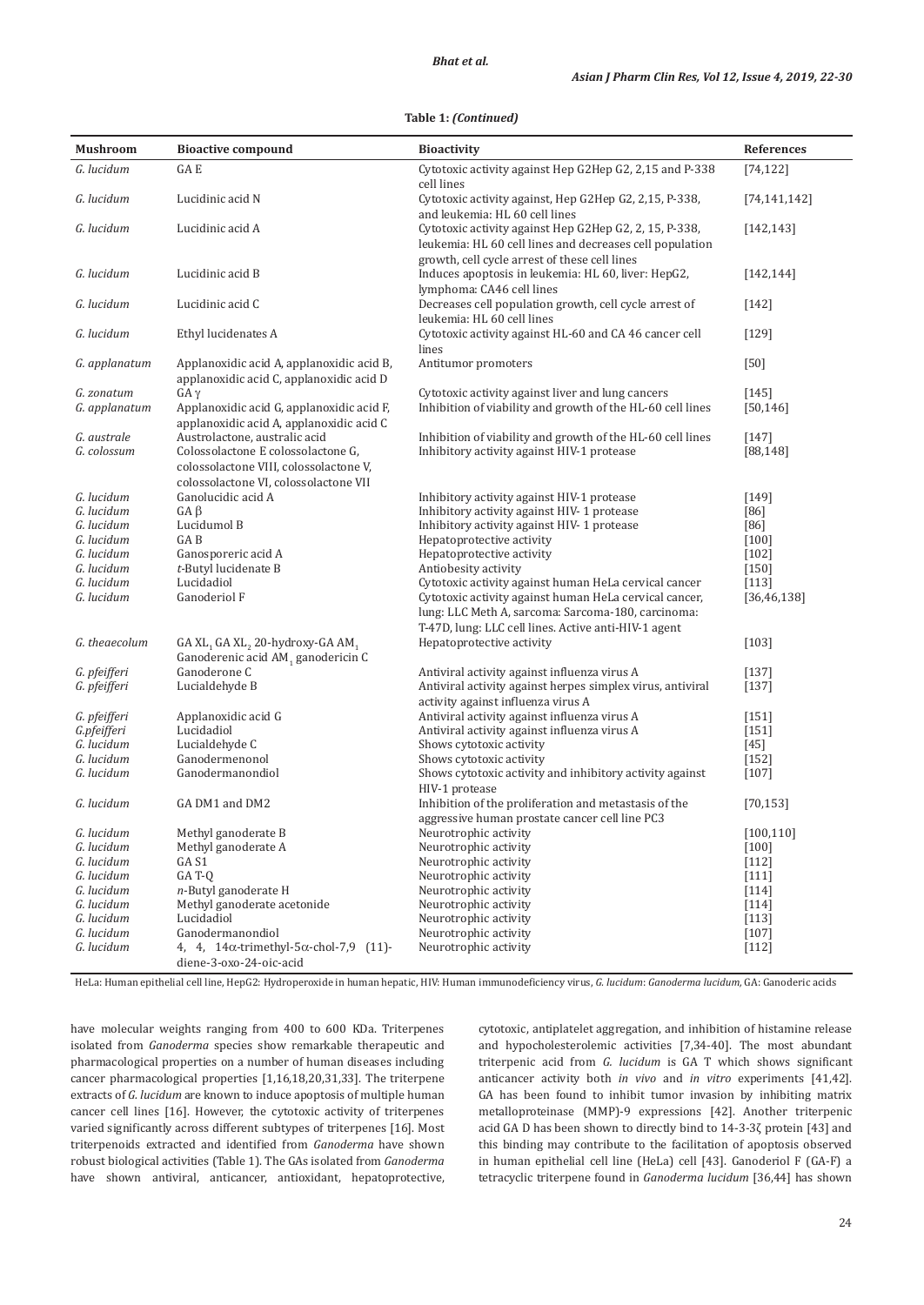significant cytotoxic activity against Sarcoma-180, Lewis lung carcinoma (LLC), Meth-A and T-47D cancer cell lines [36,45]. GA-F has also been demonstrated *in vivo* in rats with LLC tumor cells [46]. The other forms of the isolated triterpenes from *Ganoderma lucidum* have been reported to show cytotoxic activity in the p338, HeLa, human hepatoma cell line (BEL-7402), and human gastric cancer cell line (SGC-7901) [47,48]. Recently, Hsu *et al*., 2018 [49], tested a new atheroprotective effect of *G. lucidum*, an arterial condition which is associated with chronic oxidative stress and inflammation, using a carotid artery ligation mouse model. In this study, the ligation of the artery generated disturbed blood flow, a critical atherogenic factor with no cure currently. These authors studied that *G. lucidum* protected arteries from disturbed flow-induced atherogenesis and the triterpenoid fraction is the critical constituents for these effects. *Ganoderma* triterpenoids alleviated oxidative stress and inflammation, thereby preventing neointimal hyperplasia in the ligated arteries through daily oral dosage after 2 weeks. Specific triterpenes or a mixture of triterpenes have been isolated and identified from *G. lucidum* and other species of *Ganoderma* with various health benefits, the results of which have been published. The various health benefits of *Ganoderma* triterpenes are as follows.

#### **Anticancer activities**

The triterpene extracts identified from *G. lucidum* and other *Ganoderma* species have shown anticancer property under *in vivo* conditions [12,33,50-52]. The carcinogenic effects shown by various types of extracts from *G. lucidum* include various cancer cell lines (breast, colon, lung, pancreas, prostate, and skin) [12,52]. The known mechanisms through which the extracts of *G. lucidum* exhibit anticancer activities include direct inhibition of cell proliferation through cancerspecific cell cycle arrest and apoptosis [41,53-55]. *G. lucidum* extracts, in addition, can lead to downregulation of cell cycle-associated proteins, resulting in cell cycle arrest [54,56,57]. Studies of the triterpene extracts from *G. lucidum* have shown that these extracts can arrest the cell cycle at the G1 phase [54,55]. The mechanism for this inhibition of cell cycle at G1 phase is by the downregulation of cyclin D1 through the modulation of the β-catenin pathways [58]. Cyclin D1 is the key regulator of cyclin-dependent kinase which is very important for the transition of G1/S phase of the cell cycle [59]. About 30% of colon cancer has an overexpression of cyclin D1, due to the abnormal β-catenin signaling pathway [60]. The triterpene from *G. lucidum*, ganodermanontriol has been found to inhibit the proliferation of human colorectal carcinoma cell lines (HCT116 and HT-29) by inhibiting the expression of β-catenin, thus controlled levels of cyclin D1 is expressed [54]. The triterpene extracts from *Ganoderma* can also cause inhibition of G2/M transition, apart from inhibiting G1 phase of cell cycle [38]. It has been studied that the triterpene extract of *Ganoderma* can suppress the activity of protein kinase C (PKC), leading to a prolonged G2 phase, by treatment with the triterpene-enriched ethanol soluble fractions (WEES-G6). PKC is selectively activated during G2 phase of the cell cycle and belongs to the class of serine-threonine protein kinases [61]. During the G2 phase of the cell cycle, PKC has been found to be involved in the regulation of nuclear disassembly [62]. Various studies have reported that the use of PKC inhibitors can arrest the G2 phase of the cell cycle [63,64]. In addition, the level of cycling B, a kinase, which is responsible for the transition from G2 to M phase, is reduced by WEES-G6 [38]. Due to the activity of WEES-G6, the c-Jun N-terminal kinase (JNK) and p38 kinase, both of which are mitogen-activated protein kinase which responded to cellular stress are activated [38]. JNK is considered very critical regulator of transcription which can activate tumor suppressors such as p53 [65-67]. Johnson and Lapadat [67] observed cell cycle arrest in triterpene-treated human hepatoma (HuH-7) carcinoma, but no effect has been seen in a normal human liver cell line, which further supports the use of triterpenes as therapeutic anticancer agent. Jiang *et al.,* 2004 [52], reported that *G. lucidum* suppress the growth of breast cancer cells through the inhibition of Akt/NF-Kappa B signaling. How the triterpene-induced G2 phase cell cycle arrest occurs. Li *et al*., 2005 [68], identified the inhibition of DNA synthesis through the inhibition of topoisomerase as the possible mechanism of GA X-induced cell cycle arrest. Tang *et al*., 2006 [41], observed that GA from *G. lucidum*

mycelia induces mitochondria-mediated apoptosis in lung cancer cells. Similarly, Chen *et al*., 2010 [42], revealed that GA T from *G. lucidum* inhibits the tumor growth through inhibition of MMP expression.

A recent study by researchers reported that gold nanoparticles (Au-NPs) synthesized from *G. lucidum* and then conjugated with drug doxorubicin show robust and significant anticancer drug accumulation and cytotoxic activity against MCF-7-doxbreast cancer cell line. Au-NPs efficiently inhibited the growth of MCF-7-doxbreast cancer cell line at higher concentration (400 μM/ml) by 97%. mRNA expression of ABCB1 gene and CDNA synthesized from human breast cancer cell line (MCF-7) showed reduced expression. It is important to conclude that the pharmacological activity of *G. lucidum* exhibits the anticancer activity of newly synthesized Au-NPs conjugated with drug doxorubicin. However, further research is required under *in vivo* conditions to report toxicity if any, due to newly synthesized Au-NPs. Au-NPs synthesized from *G. lucidum* conjugated with drug doxorubicin could prove as possible and strong source of drug delivery for anticancer inducing drug preparation which can benefit treatment of breast cancers [69].

#### **Cytotoxic activities**

The triterpene extracts identified from *G. lucidum* have been to show cytotoxic effects under *in vitro* conditions (on cancer cell lines) [12]. Various cytotoxic compounds from *G. lucidum* have been found to trigger apoptosis, leading to programmed cell death [52,53]. The triterpenes from *G. lucidum* also observe to cause apoptosis of various cancer cell lines, and this has been found to be due to the increase of proapoptotic proteins and decrease of antiapoptotic proteins [41,53]. The structure–activity relationship of GA-DM was investigated and it was shown to inhibit the proliferation of the aggressive human prostate cancer cell line PC3 [70].

The mechanisms by which triterpenes from *G. lucidum* induce apoptosis in human cancer cell lines include mitochondria-dependent pathway followed by activation of caspase cascade [70,71]. The mitochondrialdependent apoptotic pathway also known as intrinsic apoptotic pathway involves the decrease in mitochondrial potential followed by the release of cytochrome c from the mitochondria [72,73]. The cytochrome c which is released from the mitochondria into the cytosol is known to trigger the caspase cascade which leads to apoptosis. This caspase cascade involves caspase 9 and caspase 3 which have been studied to have higher expressions in different human cancer cell lines when treated with the triterpenes extract from *G. lucidum* [41,71,74]. The release of cytochrome c depends on the ratio of Bax/Bcl-2 balance [75]. It has also been observed that when the ratio of Bax/Bcl-2 is increased, apoptosis is triggered. The Bcl-2 family proteins can be either proapoptotic or antiapoptotic. Bcl-2 associated X protein (Bax) and Bcl-2 associated death promoter (Bad) are proapoptotic while as Bcl-2 is antiapoptotic. Various studies have revealed that during the treatment of different human cancer cell lines with the triterpenes of *G. lucidum,* the ratio of Bax/Bcl-2 is increased which, therefore, increases Bax expression while downregulating Bcl-2 expression [71]. Liu *et al*., 2012 [70], observed cytotoxic and proapoptotic effect of GA derivatives on human cervical cancer cells under *in vitro* conditions.

### **Antioxidant activity**

The major contributor to increased cancer risk is known to be the oxidative stress. Reactive oxygen species (ROS) and free radicals are produced as by-products of metabolic processes involving redox enzymes and electron transfer during bioenergetics, as well as due to exposure to some exogenous chemicals [76]. Free radicals and ROS can damage cells and tissues by the process of oxidation and long-term accumulation of such damage due to free radicals and ROS causes aging and various age-associated diseases [77]. ROS and free radicals have the potential to cause damage to proteins and DNA within cells, leading to oxidative stress, which can be countered by antioxidative enzymes and repair mechanisms. However, it has been observed that excessive oxidative stress can override the innate protective system, leading to a variety of physiological disorders including cancer [78]. These cancer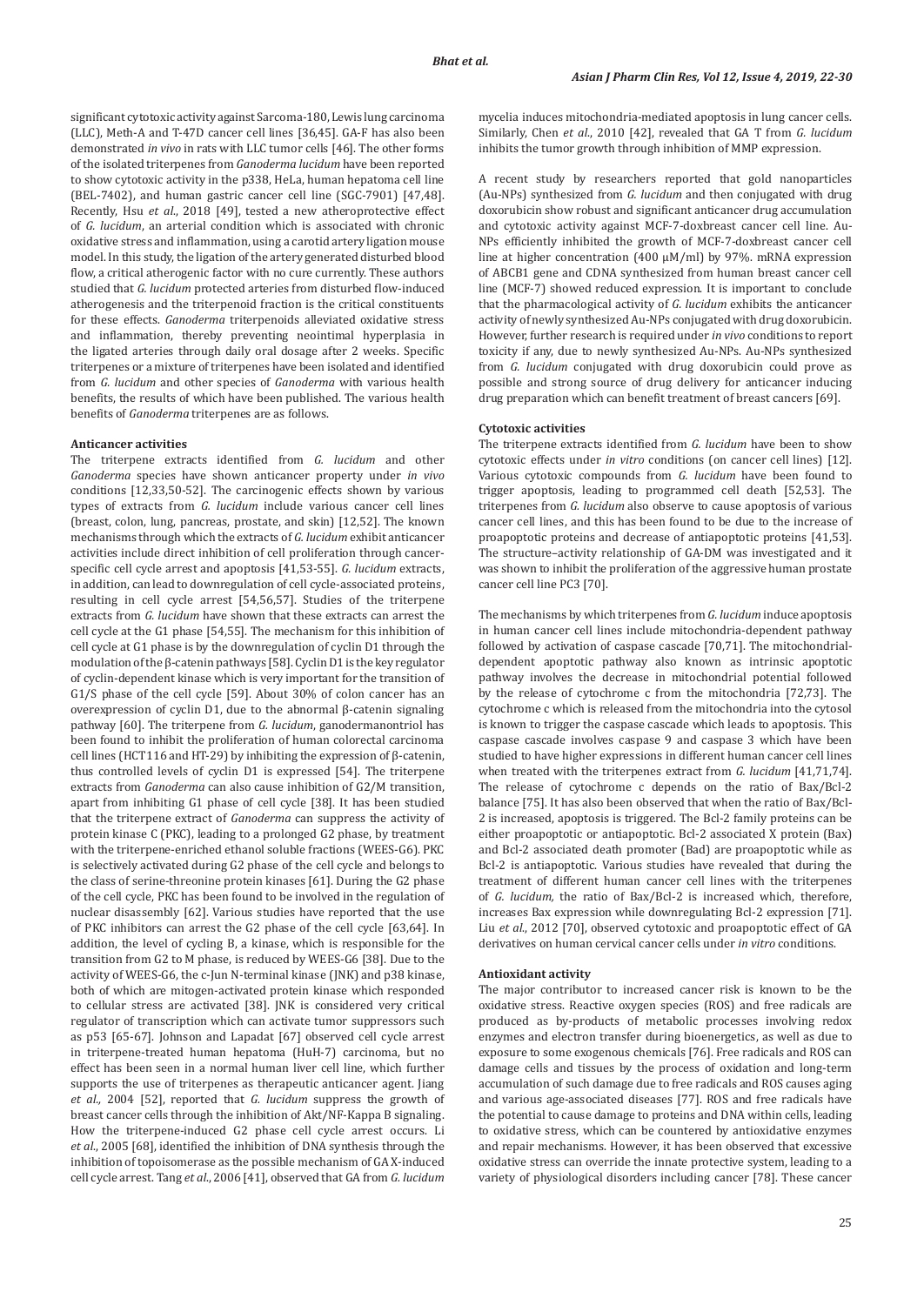cells further contribute to cancer progression by generating increased levels of free radicals relative to normal cells [78]. Various studies have suggested that this cancer-causing damage might be reduced or prevented with the help of antioxidants from the extracts of *Ganoderma* species [78,79].

Various other studies have also shown that the triterpene extracts of *G. lucidum* have antioxidant activity and have the potential to reduce oxidative damage by directly scavenging free radicals generated in the cell due to the increase in the activity of superoxide dismutase and catalase which are enzymes involved in removing harmful free radicals and ROS [80,81]. Smina *et al.,* 2011 [82,83], revealed in mice that triterpenes from *G. lucidum* showed antioxidant activity which may be due to increased activity of antioxidant enzymes and they further observed that total terpenes from *G. lucidum* prevent radiation-induced DNA damage and apoptosis in splenic lymphocytes of mice under *in vitro* conditions. In a recent study by Smina *et al*., 2016 [84], total triterpenes from *G. lucidum* were highly effective in reducing the levels of lipid peroxidation and protein oxidation to near normal values in both liver and brain tissues in Swiss albino mice under *in vivo* conditions. Total triterpenes, when administered under vivo conditions, were also found to be successful in restoring the antioxidant enzyme activities and glutathione level in liver and brain of irradiated mice. Administration of total triterpenes, before radiation exposure, significantly decreased the DNA strand breaks.

### **Anti-HIV activity**

HIV, which induces a lethal and incurable condition known as acquired immunodeficiency syndrome (AIDS), is a highly infectious virus affecting an estimated 35 million people all over the world [85]. The treatment strategies for HIV, which are currently in use, involve delaying the progression of disease into AIDS [85]. Various compounds that exhibit inhibitory effects against AIDS have been identified from *G. lucidum*, and related species of *Ganoderma* such as triterpenes have shown anti-HIV-1 protease activity [22,86]. Mizushina *et al*., 1999 [87], observed the inhibition of HIV Type 1 transcriptase due to lucidinic acid and lucidinic lactones isolated from *G. lucidum.* el-Mekkawy *et al*., 1998 [29], have assayed 13 compounds for anti-HIV activity isolated from *G. lucidum*. El Dine *et al*., 2008 [88], observed anti-HIV-1 protease activity of triterpenoids from *G. colosseum*. The inhibitory activity of triterpenoids isolated from *Ganoderma* species against HIV has also been reported by Cassels and Asencio, 2011 [89]. Various compounds out of these have shown anti-HIV-1 activity, which includes GA A which showed robust activity against HIV proteases. However, muchextended research is to be carried out to ascertain a mechanistic basis for *G. lucidum* extracts and other species of *Ganoderma* as anti-HIV agents. In addition, determination of the structure–activity relationship between triterpenes from *G. lucidum* and HIV proteases must be performed as well.

#### **Antimetastatic potential**

Cancer metastasis is very complex phenomenon in which cancer cells split from the primary tumor cells and invade other tissues, thereby leading to the formation of secondary tumors. Cancer metastasis dramatically reduces the rate of survival and cure, when left untreated [90]. Several key proteins which are involved in metastasis of cancer may be regulated by triterpenes of *G. lucidum*  and other species of *Ganoderma* [64,91]. MMP is a family of proteins which cause degradation of extracellular matrix and thereby promote cancer metastasis [32,92,93]. The triterpenoid GA-Me extracted from *G. lucidum* suppressed the invasion of 95-D, LLC, and HCT-116 metastatic cancer cell lines through inhibition of MMP-9 expression [75,94]. Chen *et al*. [95] revealed that GA T extracted from *G. lucidum* inhibits the tumor invasion through inhibition of MMP expression. Interleukin (IL-8) and various angiogenic factors such as vascular endothelial growth factor (VEGF) caused induction of angiogenesis and resulted in the promotion of metastasis [96]. It is further suggested that the expression of IL-8 is upregulated during oxidative stress, and therefore, overexpression of IL-8 is involved in the metastasis of breast cancer

cell lines [97,98]. Studies have reported that oxidative-induced IL-8 expression was reduced in breast cancer cell lines after treatment with triterpenoid extracts of *G. lucidum* [99].

#### **Hepatoprotective activity**

It has been studied that GA B isolated from *Ganoderma* species showed significant hepatoprotection property [100]. However, it was observed that when the doses of GA B were increased 10 times than the normal, it did not further reduce glutamic oxaloacetic transaminase and glutamic pyruvic transaminase levels in the serum of the mice [101]. Chen and Yu, 1993 [102], have reported that ganosporic acid A has shown significant activity of lowering the levels of GPT in mice with liver injury by carbon tetrachloride  $\left(\text{CL}_4\right)$  and exhibits hepatoprotective effect. Lin *et al*., 2003 [38], and Liu *et al*., 2014 [103], observed that triterpenoids such as GA XL, XL2, and ganoderic in from the extracts of *G. lucidum* and *G. theaecolum* have good hepatoprotective properties suppress the growth of hepatoma cells. Wu *et al*., 2016 [104], observed the hepatoprotective effects and mechanism of the action of triterpenoids from *G. lucidum* on α-amanitin-induced liver injury in mice. Wu *et al*., 2016 [105], studied the hepatoprotective effect of *Ganoderma* triterpenoids against oxidative damage induced by tert-butyl hydroperoxide in human hepatic cells. GAs, namely, GAs R and S, from the cultured mycelium of *G. lucidum* have shown strong hepatoprotective activity in galactosamine-induced cytotoxicity in cultured rat hepatocytes. The triterpenoid extracts from *Ganoderma* can prevent liver damage induced by  $\mathrm{CCL}_4$  and galactosamine in rats [106]. The triterpenoids from *G. lucidum* have shown significant protection against immunological liver damage in mice *in vitro* and *in vivo*.

#### **Neurotrophic activity**

Several studies have confirmed the neuroprotective activity of triterpenoids from *Ganoderma* species [107-109]. Zhou *et al*., 2012 [109], reported neuroprotective effect of pre-administration of *G. lucidum* spores on rat hippocampus. Various studies have reported that the compounds, 4,4,14α-Trimethyl-5α-chol-7,9 (11)-diene-3-oxo-24-oicacid and methyl ganoderate B, have showed nerve growth factor-like neuronal survival-promoting effects [100,110], whereas the compounds 4,4,14α-Trimethyl-5α-chol-7,9 (11)-diene-3-oxo-24-oic-acid, methyl ganoderate B, methyl ganoderate A, GA S1, and GA T-Q showed brain-derived neurotrophic factor-like neuronal survival-promoting activities [100,110-112]. Compounds such as *n*-butyl ganoderate H and methyl ganoderate A acetonide have shown specific antiacetylcholine terse activity and have been examined as possible drug candidates for the treatment of Alzheimer's and other related neurodegenerative diseases. The compounds lucidadiol, ganodermanondiol, and other *Ganoderma* triterpenes have shown moderate acetylcholinesterase inhibitory activity [113]. These observations indicate that these lanostane triterpenes are potential inhibitors of acetylcholine esterase and may be considered as preferential drug candidates [114].

#### **Anti-inflammatory potential**

About 20% of the cancers are considered to be the result of inflammation [115,116]. The carcinogenesis is promoted due to the chronic overexpression of inflammatory cytokines such as IL-6, VEGF, and tumor necrosis factor-α [117,118]. The administration of a triterpene extract of *G. lucidum* is known to suppress the inflammatory cytokine secretion in macrophage cells, therefore, reducing the level of inflammation [119].

### **CONCLUSION**

The beneficial health attributes of *Ganoderma* species are due to the presence of various bioactive compounds. *Ganoderma* genus, in general, and *G. lucidum*, in particular, can be considered as a natural pharmacy store besides being natural therapeutic machinery. There are two main groups of bioactive substances triterpenes and polysaccharides that have been studied in detail. Triterpenoids have been reported as having cytotoxic, hepatoprotective, anti-inflammatory, anti-HIV, neurotrophic, along with antitumor, anticancer, and antioxidant activities. In addition, because the various bioactive compounds isolated from *G. lucidum*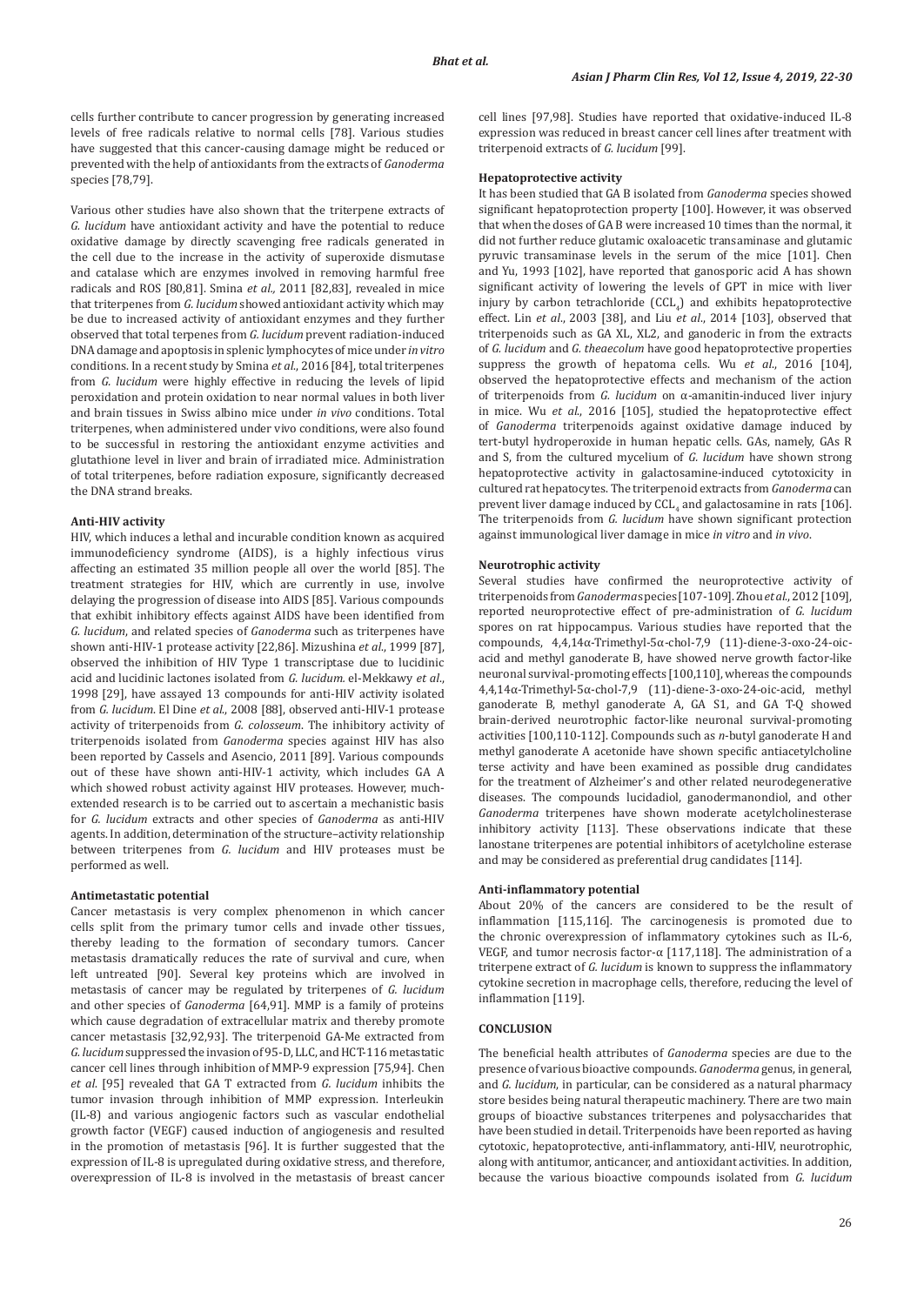did not show any toxic side effects, the demand for this mushroom as health fortifying food, a natural remedy, and dietary food is increasing day by day and attracting the interests of the scientific community and industrial community as well. However, due to the lack of results, intense investigation needs to be performed in the field (e.g., human clinical trials). Till now, the available data suggest that *G. lucidum*  has a high potential to be accepted as a good health food supplement for patients experiencing cancer therapy. This available knowledge and further investigation would facilitate the development of new nutraceuticals and pharmacological formulations.

### **CONFLICTS OF INTEREST**

It is hereby stated that the above article is consented for publication by all authors in this journal and, therefore, declares no conflicts of interest.

#### **REFERENCES**

- 1. Jong SC, Birmingham JM. Medicinal benefits of the mushroom *Ganoderma*. Adv Appl Microbiol 1992;37:101-34.
- 2. Jonathan SG, Kigigha LT, Ohimain E. Evaluation of the inhibitory potentials of eight higher Nigerian fungi against pathogenic microorganisms. Afr J Biomed Res 2008;11:197-202.
- 3. Leung SW, Yeung KY, Ricky YL, Man YK. Lingzhi (Ganoderma) Research the Past, Present and Future Perspectives in *Ganoderma*: Genetics, Chemistry, Pharmacology and Therapeutics Proceedings of International Symposium on *Ganoderma* Research. Beijing: Beijing Medical University Press; 2002. p. 1-9.
- 4. Paterson RR. *Ganoderma* a therapeutic fungal biofactory. Phytochemistry 2006;67:1985-2001.
- 5. Ziegenbein FC, Hanssen HP, König WA. Secondary metabolites from *Ganoderma lucidum* and *Spongiporus leucomallellus*. Phytochemistry 2006;67:202-11.
- 6. Sanodiya BS, Thakur GS, Baghel RK, Prasad GB, Bisen PS. *Ganoderma lucidum*: A potent pharmacological macrofungus. Curr Pharm Biotechnol 2009;10:717-42.
- 7. Ríos JL, Andújar I, Recio MC, Giner RM. Lanostanoids from fungi: A group of potential anticancer compounds. J Nat Prod 2012;75:2016-44.
- 8. Rios JL, Andujar I. Lanostanoids from fungi as potential medicinal agents. Fungal Metab 2017:931-64.
- 9. Liu JQ, Wang CF, Li Y, Luo HR, Qiu MH. Isolation and bioactivity evaluation of terpenoids from the medicinal fungus *Ganoderma sinense*. Planta Med 2012;78:368-76.
- 10. Gao P, Hirano T, Chen Z, Yasuhara T, Nakata Y, Sugimoto A, *et al.* Isolation and identification of C-19 fatty acids with anti-tumor activity from the spores of *Ganoderma lucidum* (reishi mushroom). Fitoterapia 2012;83:490-9.
- 11. Matute RG, Serra A, Figlas D, Curvetto N. Copper and zinc bioaccumulation and bioavailability of *Ganoderma lucidum*. J Med Food 2011;14:1273-9.
- 12. Wachtel-Galor S, Yuen J, Buswell JA, Benzie IFF. *Ganoderma lucidum* (Lingzhi or Reishi): A medicinal mushroom. In: Herbal Medicine: Bimolecular and Clinical Aspects: Boca Raton, USA: CRC Press Taylor and Francis; 2011.
- 13. Cör D, Knez Ž, Knez Hrnčič M.Antitumour, antimicrobial, antioxidant and antiacetylcholinesterase effect of *Ganoderma lucidum* terpenoids and polysaccharides: A Review. Molecules 2018;23:649.
- 14. Rex DA. Selenium enriched mushrooms as a food supplement for prevention of neurodegenerative diseases. Int J Pharm Pharm Sci  $2014;6:1-2$ .
- 15. Wang SY, Hsu ML, Hsu HC, Tzeng CH, Lee SS, Shiao MS, *et al.* The antitumor effect of *Ganoderma lucidum* is mediated by cytokines released from activated macrophages and T lymphocytes. Int J Cancer 1997; 70:699-705.
- 16. Yuen JW, Gohel MD. Anticancer effects of *Ganoderma lucidum*: A review of scientific evidence. Nutr Cancer 2005;53:11-7.
- 17. Yen GC, Wu JY. Antioxidant and radical scavenging properties of extracts from *Ganoderma tsugae*. Food Chem 1999;65:375-9.
- 18. Wasser SP. Medicinal mushrooms as a source of antitumor and immunomodulating polysaccharides. Appl Microbiol Biotechnol 2002; 60:258-74.
- 19. Lin ZB, Zhang HN. Anti-tumor and immunoregulatory activities of *Ganoderma lucidum* and its possible mechanisms. Acta Pharmacol Sin 2004;25:1387-95.
- 20. Kim HW, Kim BK. Biomedicinal triterpenoids of *Ganoderma lucidum* (Curt: Fr.) P. Karst. (*Aphyllophoromycetidae*). Int J Med Mushrooms 1999; 1:121-38.
- 21. Hikino H, Konno C, Mirin Y, Hayashi T. Isolation and hypoglycemic activity of ganoderans A and B, glycans of *Ganoderma lucidum* fruit bodies. Planta Med 1985;51:339-40.
- 22. Sato N, Zhang Q, Ma CM, Hattori M. Anti-human immunodeficiency virus-1 protease activity of new lanostane-type triterpenoids from *Ganoderma sinense*. Chem Pharm Bull (Tokyo) 2009;57:1076-80.
- 23. Gao Y, Tang W, Gao H, Chan E, Lan J, Li X, *et al*. Antimicrobial activity of the medicinal mushroom *Ganoderma*. Food Rev Int 2005; 21:211-29.
- 24. Mizuno T, Wang G, Zhang J, Kawagishi H, Nishitoba T, Reishi LJ. *Ganoderma lucidum* and *Ganoderma tsugae*: Bioactive substances and medicinal effects. Food Rev Int 1995;11:151-66.
- 25. Berger A, Rein D, Kratky E, Monnard I, Hajjaj H, Meirim I, *et al.* Cholesterol-lowering properties of *Ganoderma lucidum in vitro*, *ex vivo*, and in hamsters and minipigs. Lipids Health Dis 2004;3:2.
- 26. Stanley G, Harvey K, Slivova V, Jiang J, Sliva D. *Ganoderma lucidum* suppresses angiogenesis through the inhibition of secretion of VEGF and TGF-beta1 from prostate cancer cells. Biochem Biophys Res Commun 2005;330:46-52.
- 27. Hsu SC, Ou CC, Chuang TC, Li JW, Lee YJ, Wang V, *et al. Ganoderma tsugae* extract inhibits expression of epidermal growth factor receptor and angiogenesis in human epidermoid carcinoma cells: *In vitro* and *in vivo*. Cancer Lett 2009;281:108-16.
- 28. Park EJ, Ko G, Kim J, Sohn DH. Antifibrotic effects of a polysaccharide extracted from *Ganoderma lucidum*, glycyrrhizin, and pentoxifylline in rats with cirrhosis induced by biliary obstruction. Biol Pharm Bull 1997; 20:417-20.
- 29. el-Mekkawy S, Meselhy MR, Nakamura N, Tezuka Y, Hattori M, Kakiuchi N, *et al.* Anti-HIV-1 and anti-HIV-1-protease substances from *Ganoderma lucidum*. Phytochemistry 1998;49:1651-7.
- 30. Noguchi M, Kakuma T, Tomiyasu K, Kurita Y, Kukihara H, Konishi F, *et al.* Effect of an extract of *Ganoderma lucidum* in men with lower urinary tract symptoms: A double-blind, placebo-controlled randomized and dose-ranging study. Asian J Androl 2008;10:651-8.
- 31. Shi L, Ren A, Mu D, Zhao M. Current progress in the study on biosynthesis and regulation of ganoderic acids. Appl Microbiol Biotechnol 2010;88:1243-51.
- 32. Liu J, Kurashiki K, Fukuta A, Kaneko S, Suimi Y, Shimizu K, *et al*. Quantitative determination of the representative triterpenoids in the extracts of *Ganoderma lucidum* with different growth stages using high-performance liquid chromatography for evaluation of their 5α-reductase inhibitory properties. Food chem 2012;133:1034-38.
- 33. Yue QX, Song XY, Ma C, Feng LX, Guan SH, Wu WY, *et al.* Effects of triterpenes from *Ganoderma lucidum* on protein expression profile of heLa cells. Phytomedicine 2010;17:606-13.
- 34. Sonoda Y, Sekigawa Y, Sato Y. *In vitro* effects of oxygenated lanosterol derivatives on cholesterol biosynthesis from 24,25-dihydrolanosterol. Chem Pharm Bull (Tokyo) 1988;36:966-73.
- 35. Komoda Y, Shimizu M, Sonoda Y, Sato Y. Ganoderic acid and its derivatives as cholesterol synthesis inhibitors. Chem Pharm Bull (Tokyo) 1989;37:531-3.
- 36. Min BS, Gao JJ, Nakamura N, Hattori M. Triterpenes from the spores of *Ganoderma lucidum* and their cytotoxicity against meth-A and LLC tumor cells. Chem Pharm Bull (Tokyo) 2000;48:1026-33.
- 37. González AG, León F, Rivera A, Padrón JI, González-Plata J, Zuluaga JC, *et al.* New lanostanoids from the fungus *Ganoderma concinna*. J Nat Prod 2002;65:417-21.
- 38. Lin SB, Li CH, Lee SS, Kan LS. Triterpene-enriched extracts from *Ganoderma lucidum* inhibit growth of hepatoma cells via suppressing protein kinase C, activating mitogen-activated protein kinases and G2 phase cell cycle arrest. Life Sci 2003;72:2381-90.
- 39. You BJ, Lee MH, Tien N, Lee MS, Hsieh HC, Tseng LH, *et al.* A novel approach to enhancing ganoderic acid production by *Ganoderma lucidum* using apoptosis induction. PLoS One 2013;8:e53616.
- 40. Chudzik M, Korzonek-Szlacheta I, Król W. Triterpenes as potentially cytotoxic compounds. Molecules 2015;20:1610-25.
- 41. Tang W, Liu JW, Zhao WM, Wei DZ, Zhong JJ. Ganoderic acid T from *Ganoderma lucidum* mycelia induces mitochondria mediated apoptosis in lung cancer cells. Life Sci 2006;80:205-11.
- 42. Chen NH, Liu JW, Zhong JJ. Ganoderic acid T inhibits tumor invasion *in vitro* and *in vivo* through inhibition of MMP expression. Pharmacol Rep 2010;62:150-63.
- 43. Yue QX, Cao ZW, Guan SH, Liu XH, Tao L, Wu WY, *et al.* Proteomics characterization of the cytotoxicity mechanism of ganoderic acid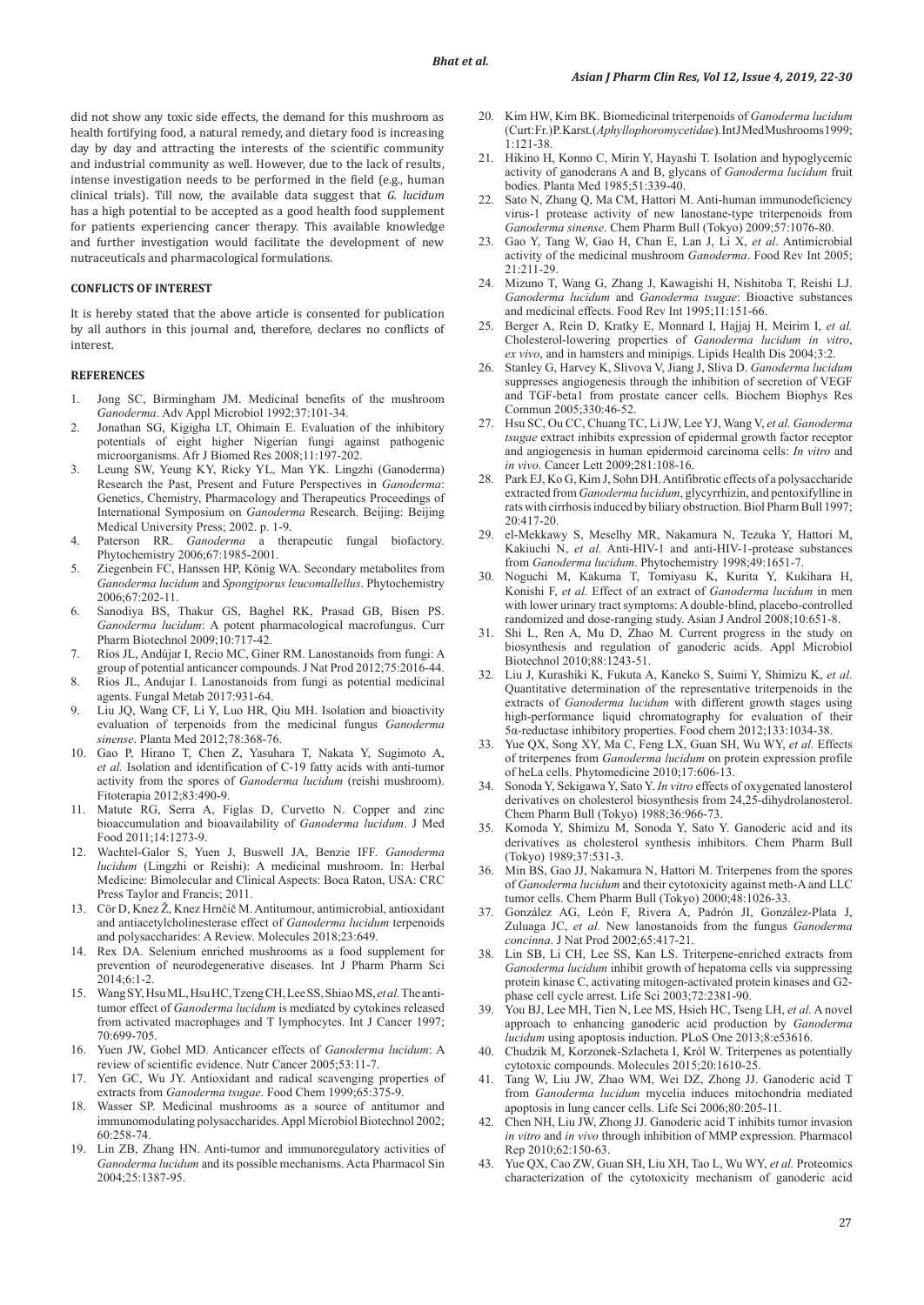D and computer-automated estimation of the possible drug target network. Mol Cell Proteomics 2008;7:949-61.

- 44. Chang UM, Li CH, Lin LI, Huang CP, Kan LS, Lin SB, *et al.* Ganoderiol F, a *Ganoderma* triterpene, induces senescence in hepatoma hepG2 cells. Life Sci 2006;79:1129-39.
- 45. Gao JJ, Min BS, Ahn EM, Nakamura N, Lee HK, Hattori M, *et al.* New triterpene aldehydes, lucialdehydes A-C, from *Ganoderma lucidum* and their cytotoxicity against murine and human tumor cells. Chem Pharm Bull (Tokyo) 2002;50:837-40.
- 46. Gao JJ, Hirakawa A, Min BS, Nakamura N, Hattori M. *In vivo* antitumor effects of bitter principles from the antlered form of fruiting bodies of *Ganoderma lucidum*. J Nat Med 2006;60:42-8.
- 47. Niu XM, Li SH, Xiao WL, Sun HD, Che CT. Two new lanostanoids from *Ganoderma resinaceum*. J Asian Nat Prod Res 2007;9:659-64.
- 48. Guan SH, Xia JM, Yang M, Wang XM, Liu X, Guo DA, *et al.* Cytotoxic lanostanoid triterpenes from *Ganoderma lucidum*. J Asian Nat Prod Res 2008;10:705-10.
- 49. Hsu PL, Lin YC, Ni H, Mo FE. *Ganoderma* triterpenoids exert antiatherogenic effects in mice by alleviating disturbed flowinduced oxidative stress and inflammation. Oxid Med Cell Longev 2018;2018:3491703.
- 50. Tokuyama T, Hayashi Y, Nishizawa M, Tokuda H, Chairul SM, Hayashi Y. Applanoxidic acids A, B, C and D, biologically active tetra cyclic triterpenes from *Ganoderma applanatum*. Phytochemistry 1991;30:4105-9.
- 51. Su HJ, Fanny F, Chung MI. New lanostanoids of Ganoderma tsugae. J Nat Prod 2000;63:514-6.
- 52. Jiang J, Slivova V, Harvey K, Valachovicova T, Sliva D. *Ganoderma lucidum* suppresses growth of breast cancer cells through the inhibition of Akt/NF-κB signaling. Nutr Cancer 2004;49:209-16.
- 53. Fukuzawa M, Yamaguchi R, Hide I, Chen Z, Hirai Y, Sugimoto A, *et al.* Possible involvement of long chain fatty acids in the spores of *Ganoderma lucidum* (Reishi houshi) to its anti-tumor activity. Biol Pharm Bull 2008;31:1933-7.
- 54. Jedinak A, Thyagarajan-Sahu A, Jiang J, Sliva D. Ganodermanontriol, a lanostanoid triterpene from *Ganoderma lucidum*, suppresses growth of colon cancer cells through ß-catenin signaling. Int J Oncol 2011; 38:761-7.
- 55. Wu G, Qian Z, Guo J, Hu D, Bao J, Xie J, *et al. Ganoderma lucidum* extract induces G1 cell cycle arrest, and apoptosis in human breast cancer cells. Am J Chin Med 2012;40:631-42.
- 56. Wu GS, Guo JJ, Bao JL, Li XW, Chen XP, Lu JJ, *et al*. Anti-cancer properties of triterpenoids isolated from *Ganoderma lucidum* a review. Expert Opin Investig Drugs 2013;22:981-92.
- 57. Sliva D, Loganathan J, Jiang J, Jedinak A, Lamb JG, Terry C, *et al.* Mushroom *Ganoderma lucidum* prevents colitis-associated carcinogenesis in mice. PLoS One 2012;7:e47873.
- 58. Shtutman M, Zhurinsky J, Simcha I, Albanese C, D'Amico M, Pestell R, *et al*. The cyclin D1 gene is a target of the β-catenin/LEF-1 pathway. Proc Natl Acad Sci USA 1999; 96:5522-7.
- 59. Yan YX, Nakagawa H, Lee MH, Rustgi AK. Transforming growth factor-alpha enhances cyclin D1 transcription through the binding of early growth response protein to a cis-regulatory element in the cyclin D1 promoter. J Biol Chem 1997;272:33181-90.
- 60. Bartkova J, Lukas J, Strauss M, Bartek J. The PRAD-1/cyclin D1 oncogene product accumulates aberrantly in a subset of colorectal carcinomas. Int J Cancer 1994;58:568-73.
- Thompson LJ, Fields AP. βII protein kinase C is required for the G2/M phase transition of cell cycle. J Biol Chem 1996;271:15045-53.
- 62. Fishman DD, Segal S, Livneh E. The role of protein kinase C in G1 and G2/M phases of the cell cycle (review). Int J Oncol 1998;12:181-6.
- 63. Hofmann J, O'Connor PM, Jackman J, Schubert C, Ueberall F, Kohn KW, *et al.* The protein kinase C inhibitor ilmofosine (BM 41 440) arrests cells in G2 phase and suppresses CDC2 kinase activation through a mechanism different from that of DNA damaging agents. Biochem Biophys Res Commun 1994;199:937-43.
- 64. Arita Y, Buffolino P, Coppock DL. Regulation of the cell cycle at the G2/M boundary in metastatic melanoma cells by 12-O-tetradecanoyl phorbol-13-acetate (TPA) by blocking p34cdc2 kinase activity. Exp Cell Res 1998;242:381-90.
- 65. Liu Y, Guyton KZ, Gorospe M, Xu Q, Lee JC, Holbrook NJ. Differential activation of ERK, JNK/SAPK and P3/CSBP/RK map kinase family members during the cellular response to arsenite. Free Radic Biol Med 1996;21:771-81.
- 66. Price MA, Cruzalegui FH, Treisman R. The p38 and ERK MAP kinase pathways cooperate to activate Ternary Complex Factors and c-fos transcription in response to UV light. EMBO J 1996;15:6552-63.
- 67. Johnson GL, Lapadat R. Mitogen-activated protein kinase pathways mediated by ERK, JNK, and p38 protein kinases. Science 2002;298:1911-2.
- 68. Li CH, Chen PY, Chang UM, Kan LS, Fang WH, Tsai KS, *et al.* Ganoderic acid X, a lanostanoid triterpene, inhibits topoisomerases and induces apoptosis of cancer cells. Life Sci 2005;77:252-65.
- 69. Kumar DS, Senthilkumar P, Surendran L, Sudhagar B. *Ganoderma lucidum* oriental mushroom mediated synthesis of gold nanoparticles conjugated with doxorubicin and evaluation of its anticancer potential on human breast cancer MCF-7/DOX cells. Int J Pharm Pharm Sci 2017;9:267-74.
- 70. Liu RM, Li YB, Zhong JJ. Cytotoxic and pro-apoptotic effects of novel ganoderic acid derivatives on human cervical cancer cells *in vitro*. Eur J Pharmacol 2012;681:23-33.
- 71. Liu RM, Zhong JJ. Ganoderic acid mf and S induce mitochondria mediated apoptosis in human cervical carcinoma heLa cells. Phytomedicine 2011;18:349-55.
- 72. Green D, Kroemer G. The central executioners of apoptosis: Caspases or mitochondria? Trends Cell Biol 1998;8:267-71.
- 73. Green DR, Reed JC. Mitochondria and apoptosis. Science 1998;281:1309-12.
- 74. Wu TS, Shi LS, Kuo SC. Cytotoxicity of *Ganoderma lucidum* triterpenes. J Nat Prod 2001;64:1121-2.
- 75. Zong WX, Li C, Hatzivassiliou G, Lindsten T, Yu QC, Yuan J, *et al.* Bax and bak can localize to the endoplasmic reticulum to initiate apoptosis. J Cell Biol 2003;162:59-69.
- 76. Yue GG, Fung KP, Tse GM, Leung PC, Lau CB. Comparative studies of various *Ganoderma* species and their different parts with regard to their antitumor and immunomodulating activities *in vitro*. J Altern Complement Med 2006;12:777-89.
- 77. Lobo V, Patil A, Phatak A, Chandra N. Free radicals, antioxidants and functional foods: Impact on human health. Pharmacogn Rev 2010;4:118-26.
- 78. Dreher D, Junod AF. Role of oxygen free radicals in cancer development. Eur J Cancer 1996;32A:30-8.
- 79. Peng XR, Liu JQ, Han ZH, Yuan XX, Luo HR, Qiu MH, *et al.* Protective effects of triterpenoids from *Ganoderma resinaceum* on H2 O2 -induced toxicity in hepG2 cells. Food Chem 2013;141:920-6.
- 80. Ajith TA, Sudheesh NP, Roshny D, Abishek G, Janardhanan KK. Effect of *Ganoderma lucidum* on the activities of mitochondrial dehydrogenases and complex I and II of electron transport chain in the brain of aged rats. Exp Gerontol 2009;44:219-23.
- 81. Cherian E, Sudheesh NP, Janardhanan KK, Patani G. Free-radical scavenging and mitochondrial antioxidant activities of reishi *Ganoderma lucidum* (Curt: Fr) P. Karst and arogyapacha *Trichopus zeylanicus* gaertn extracts. J Basic Clin Physiol Pharmacol 2009;20:289-307.
- 82. Smina TP, De S, Devasagayam TP, Adhikari S, Janardhanan KK. *Ganoderma lucidum* total triterpenes prevent radiation-induced DNA damage and apoptosis in splenic lymphocytes *in vitro*. Mutat Res 2011;726:188-94.
- 83. Smina TP, Mathew J, Janardhanan KK, Devasagayam TP. Antioxidant activity and toxicity profile of total triterpenes isolated from *Ganoderma lucidum* (Fr.) P. Karst occurring in South India. Environ Toxicol Pharmacol 2011;32:438-46.
- 84. Smina TP, Joseph J, Janardhanan KK. *Ganoderma lucidum* total triterpenes prevent γ-radiation induced oxidative stress in Swiss albino mice *in vivo*. Redox Rep 2016;21:254-61.
- 85. Paydary K, Khaghani P, Emamzadeh-Fard S, Alinaghi SA, Baesi K. The emergence of drug resistant HIV variants and novel anti-retroviral therapy. Asian Pac J Trop Biomed 2013;3:515-22.
- 86. Min BS, Nakamura N, Miyashiro H, Bae KW, Hattori M. Triterpenes from the spores of *Ganoderma lucidum* and their inhibitory activity against HIV-1 protease. Chem Pharm Bull (Tokyo) 1998;46:1607-12.
- 87. Mizushina Y, Takahashi N, Hanashima L, Koshino H, Esumi Y, Uzawa J, *et al.* Lucidenic acid O and lactone, new terpene inhibitors of eukaryotic DNA polymerases from a basidiomycete, *Ganoderma lucidum*. Bioorg Med Chem 1999;7:2047-52.
- 88. El Dine RS, El Halawany AM, Ma CM, Hattori M. Anti-HIV-1 protease activity of lanostane triterpenes from the Vietnamese mushroom *Ganoderma colossum*. J Nat Prod 2008;71:1022-6.
- 89. Cassels BK, Asencio M. Anti-HIV activity of natural triterpenoids and hemisynthetic derivatives 2004-2009. Phytochem Rev 2011;10:545-64.
- 90. Leber MF, Efferth T. Molecular principles of cancer invasion and metastasis (review). Int J Oncol 2009;34:881-95.
- 91. Chen NH, Liu JW, Zhong JJ. Ganoderic acid me inhibits tumor invasion through down-regulating matrix metalloproteinases 2/9 gene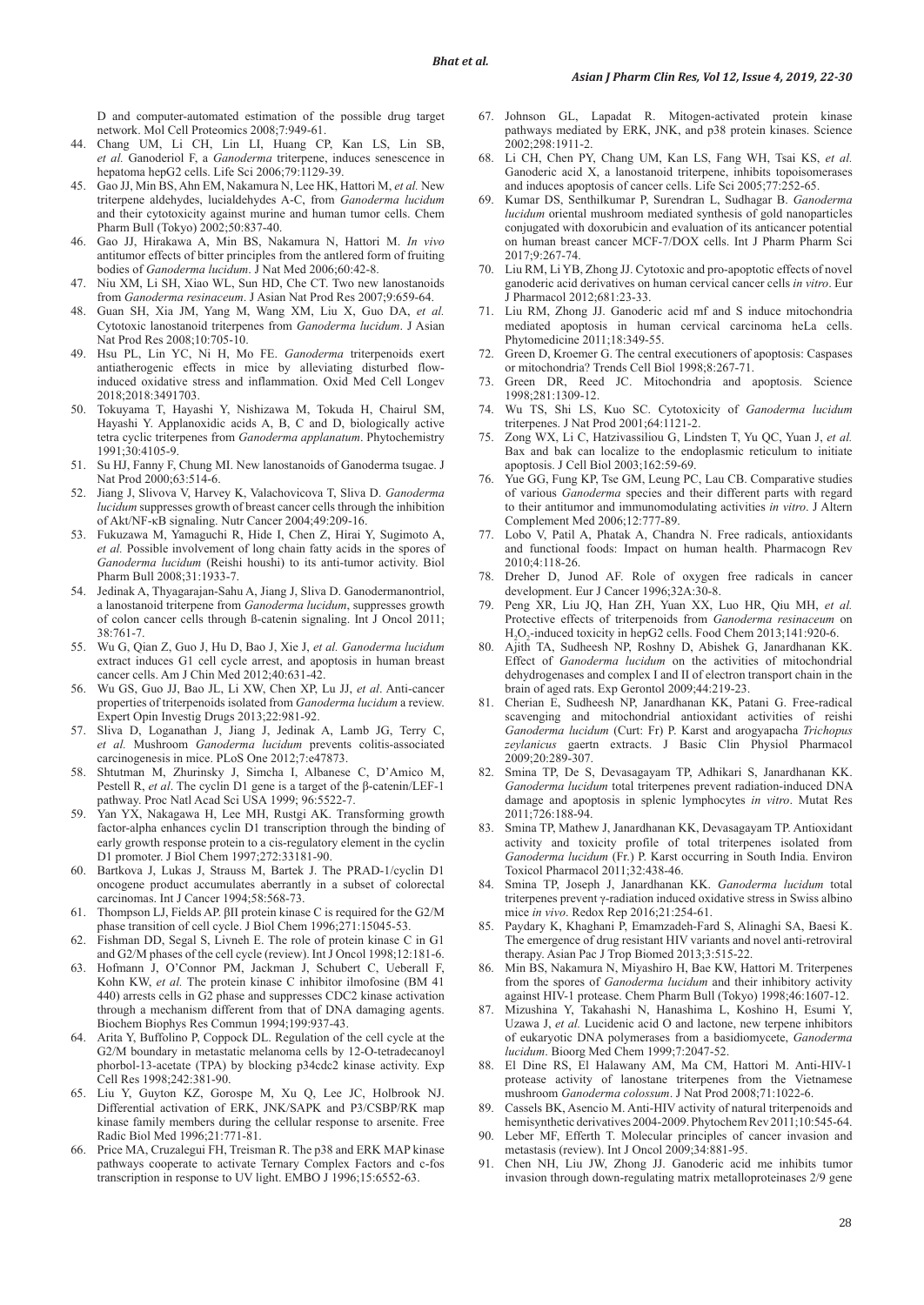expression. J Pharmacol Sci 2008;108:212-6.

- 92. Bielawski K, Bielawska A, Słodownik T, Bołkun-Skórnicka U, Muszyńska A. Proline-linked nitrosoureas as prolidase-convertible prodrugs in human breast cancer cells. Pharmacol Rep 2008;60:171-82.
- 93. Moss LA, Jensen-Taubman S, Stetler-Stevenson WG. Matrix metalloproteinases: Changing roles in tumor progression and metastasis. Am J Pathol 2012;181:1895-9.
- 94. Chen NH, Zhong JJ. P53 is important for the anti-invasion of ganoderic acid T in human carcinoma cells. Phytomedicine 2011;18:719-25.
- 95. Cheng CR, Yue QX, Wu ZY, Song XY, Tao SJ, Wu XH, *et al.* Cytotoxic triterpenoids from *Ganoderma lucidum*. Phytochemistry 2010; 71:1579-85.
- 96. Brown NS, Jones A, Fujiyama C, Harris AL, Bicknell R. Thymidine phosphorylase induces carcinoma cell oxidative stress and promotes secretion of angiogenic factors. Cancer Res 2000;60:6298-302.
- Bendre MS, Gaddy-Kurten D, Mon-Foote T, Akel NS, Skinner RA, Nicholas RW, *et al.* Expression of interleukin 8 and not parathyroid hormone-related protein by human breast cancer cells correlates with bone metastasis *in vivo*. Cancer Res 2002;62:5571-9.
- 98. Freund A, Chauveau C, Brouillet JP, Lucas A, Lacroix M, Licznar A, et al. IL-8 expression and its possible relationship with estrogen-receptornegative status of breast cancer cells. Oncogene 2003;22:256-65.
- 99. Thyagarajan A, Jiang J, Hopf A, Adamec J, Sliva D. Inhibition of oxidative stress-induced invasiveness of cancer cells by *Ganoderma lucidum* is mediated through the suppression of interleukin-8 secretion. Int J Mol Med 2006;18:657-64.
- 100. Kohda H, Tokumoto W, Sakamoto K, Fujii M, Hirai Y, Yamasaki K, *et al.* The biologically active constituents of *Ganoderma lucidum* (Fr.) karst. Histamine release-inhibitory triterpenes. Chem Pharm Bull (Tokyo) 1985;33:1367-74.
- 101. Su CH, Lai MN, Chan MH. Hepato-protective triterpenoids from *Ganoderma tsugae* Murrill. In: Mushroom Biology and Mushroom Products. Hong Kong, China: The Chinese University Press; 1993. p. 275-83.
- 102. Chen RY, Yu DQ. Studies on the triterpenoid constituents of the spores from *Ganoderma lucidum* Karst. J Chin Pharm Sci 1993;2:91-6.
- 103. Liu LY, Chen H, Liu C, Wang HQ, Kang J, Li Y, *et al.* Triterpenoids of *Ganoderma theaecolum* and their hepatoprotective activities. Fitoterapia 2014;98:254-9.
- 104. Wu H, Tang S, Huang Z, Zhou Q, Zhang P, Chen Z, *et al.* Hepatoprotective effects and mechanisms of action of triterpenoids from lingzhi or reishi medicinal mushroom *Ganoderma lucidum* (Agaricomycetes) on α-amanitin-induced liver injury in mice. Int J Med Mushrooms 2016;18:841-50.
- 105. Wu JG, Kan YJ, Wu YB, Yi J, Chen TQ, Wu JZ, *et al.* Hepatoprotective effect of *Ganoderma* triterpenoids against oxidative damage induced by tert-butyl hydroperoxide in human hepatic hepG2 cells. Pharm Biol 2016;54:919-29.
- 106. Sudheesh NP, Ajith TA, Mathew J, Nima N, Janardhanan KK. *Ganoderma lucidum* protects liver mitochondrial oxidative stress and improves the activity of electron transport chain in carbon tetrachloride intoxicated rats. Hepatol Res 2012;42:181-91.
- 107. Fujita A, Arisawa M, Saga M, Hayashi T, Morita N. Two new lanostanoids from *Ganoderma lucidum*. J Nat Prod 1986;49:1122-5.
- 108. Lai CS, Yu MS, Yuen WH, So KF, Zee SY, Chang RC. Antagonizing β-amyloid peptide neurotoxicity of the anti-aging fungus *Ganoderma lucidum*. Brain Res 2008;1190:215-24.
- 109. Zhou Y, Qu ZQ, Zeng YS, Lin YK, Li Y, Chung P, *et al.* Neuroprotective effect of preadministration with *Ganoderma lucidum* spore on rat hippocampus. Exp Toxicol Pathol 2012;64:673-80.
- 110. Kubota T, Asaka Y, Miura I, Mori H. Structures of ganoderic acid A and B, two new lanostane type bitter triterpenes from *Ganoderma lucidum* (FR.) KARST. Helv Chim Acta 1982;65:611-9.
- 111. Lin LJ, Shiao MS, Yeh SF. Triterpenes from *Ganoderma lucidum*. Phytochemistry 1988;27:2269-71.
- 112. Zhang XQ, Ip FC, Zhang DM, Chen LX, Zhang W, Li YL, *et al.* Triterpenoids with neurotrophic activity from *Ganoderma lucidum*. Nat Prod Res 2011;25:1607-13.
- 113. González AG, León F, Rivera A, Muñoz CM, Bermejo J. Lanostanoid triterpenes from *Ganoderma lucidum*. J Nat Prod 1999;62:1700-1.
- 114. Lee I, Ahn B, Choi J, Hattori M, Min B, Bae K, *et al.* Selective cholinesterase inhibition by lanostane triterpenes from fruiting bodies of *Ganoderma lucidum*. Bioorg Med Chem Lett 2011;21:6603-7.
- 115. De Marzo AM, Platz EA, Sutcliffe S, Xu J, Grönberg H, Nelson WG, *et al.* Inflammation in prostate carcinogenesis. Nat Rev Cancer 2007; 7:256-69.
- 116. Birbach A, Eisenbarth D, Kozakowski N, Ladenhauf E, Schmidt-

Supprian M, Schmid JA, *et al.* Persistent inflammation leads to proliferative neoplasia and loss of smooth muscle cells in a prostate tumor model. Neoplasia 2011;13:692-703.

- 117. Lin CY, Lin CJ, Chen KH, Wu JC, Huang SH, Wang SM, *et al.* Macrophage activation increases the invasive properties of hepatoma cells by destabilization of the adherens junction. FEBS Lett 2006;580:3042-50.
- 118. Kimura YN, Watari K, Fotovati A, Hosoi F, Yasumoto K, Izumi H, *et al.* Inflammatory stimuli from macrophages and cancer cells synergistically promote tumor growth and angiogenesis. Cancer Sci 2007;98:2009-18.
- 119. Dudhgaonkar S, Thyagarajan A, Sliva D. Suppression of the inflammatory response by triterpenes isolated from the mushroom *Ganoderma lucidum*. Int Immunopharmacol 2009;9:1272-80.
- 120. Hirotani M, Ino C, Furuya T, Shiro M. Ganoderic acids T, S and R, new triterpenoids from the cultured mycelia of *Ganoderma lucidum*. Chem Pharm Bull 1986;234:2282-5.
- 121. Xu K, Liang X, Gao F, Zhong J, Liu J. Antimetastatic effect of ganoderic acid T *in vitro* through inhibition of cancer cell invasion. Process Biochem 2010;45:1261-7.
- 122. Komoda Y, Nakamura H, Ishihara S, Uchida M, Kohda H, Yamasaki K. Structures of new terpenoid constituents of *Ganoderma lucidum* (Fr.) Karst (*Polyporaceae*). Chem Pharm Bull 1985;33:4829-35.
- 123. Jiang J, Grieb B, Thyagarajan A, Sliva D. Ganoderic acids suppress growth and invasive behavior of breast cancer cells by modulating AP-1 and NF-kappaB signaling. Int J Mol Med 2008;21:577-84.
- 124. Nishitoba T, Sato H, Shirasu S, Sakamura S. Novel triterpenoids from the mycelial mat at the previous stage of fruiting of *Ganoderma lucidum*. Agric Biol Chem 1987;51:619-22.
- 125. Chen NH, Zhong JJ. Ganoderic acid Me induces G1 arrest in wild-type p53 human tumor cells while G1/S transition arrest in p53-null cells. Process Biochem 2009;44:928-33.
- 126. Jiang Z, Jin T, Gao F, Liu J, Zhong J, Zhao H. Effects of ganoderic acid Me on inhibiting multidrug resistance and inducing apoptosis in multidrug resistant colon cancer cells. Process Biochem 2011;46: 1307-14.
- 127. Zhou L, Shi P, Chen NH, Zhong JJ. Ganoderic acid me induces apoptosis through mitochondria dysfunctions in human colon carcinoma cells. Process Biochem 2011;46:219-25.
- 128. Li F, Wang Y, Wang X, Li J, Cui H, Niu M, *et al.* Ganoderic acids suppress growth and angiogenesis by modulating the NF-κB signaling pathway in breast cancer cells. Int J Clin Pharmacol Ther 2012;50: 712-21.
- 129. Li P, Deng YP, Wei XX, Xu JH. Triterpenoids from *Ganoderma lucidum* and their cytotoxic activities. Nat Prod Res 2013;27:17-22.
- 130. Li YB, Liu RM, Zhong JJ. A new ganoderic acid from *Ganoderma lucidum* mycelia and its stability. Fitoterapia 2013;84:115-22.
- 131. Nishitoba T, Sato H, Sakamura S. Novel mycelial components, ganoderic acid Mg, Mh, Mi, Mj and Mk, from the fungus *Ganoderma lucidum*. Agric Biol Chem 1987;51:1149-53.
- 132. Chen SY, Chang CL, Chen TH, Chang YW, Lin SB. Colossolactone H, a new *Ganoderma* triterpenoid exhibits cytotoxicity and potentiates drug efficacy of gefitinib in lung cancer. Fitoterapia 2016;114:81-91.
- 133. Chen S, Li X, Yong T, Wang Z, Su J, Jiao C, *et al.* Cytotoxic lanostanetype triterpenoids from the fruiting bodies of *Ganoderma lucidum* and their structure-activity relationships. Oncotarget 2017;8:10071-84.
- 134. Jiang J, Jedinak A, Sliva D. Ganodermanontriol (GDNT) exerts its effect on growth and invasiveness of breast cancer cells through the down-regulation of CDC20 and uPA. Biochem Biophys Res Commun 2011;415:325-9.
- 135. Shiao MS. Triterpenoid natural products in the fungus *Ganoderma lucidum*. J Chin Chem Soc 1992;39:669-74.
- 136. Hajjaj H, Macé C, Roberts M, Niederberger P, Fay LB. Effect of 26-oxygenosterols from *Ganoderma lucidum* and their activity as cholesterol synthesis inhibitors. Appl Environ Microbiol 2005;71:3653-8.
- 137. Niedermeyer TH, Lindequist U, Mentel R, Gördes D, Schmidt E, Thurow K, *et al.* Antiviral terpenoid constituents of *Ganoderma pfeifferi*. J Nat Prod 2005;68:1728-31.
- 138. Nishitoba T, Oda K, Sato H, Sakamura S. Novel triterpenoids from the fungus *Ganoderma lucidum*. Agric Biol Chem 1988;52:367-72.
- 139. Ma BJ, Zhou Y, Ruan Y, Ma JC, Ren W, Wen CN. Lanostane-type triterpenes from the sporoderm-broken spores of *Ganoderma lucidum*. J Antibiot 2012;65:165-7.
- 140. Lin CN, Fann YF, Chung MI. Steroids of formosan *Ganoderma tsugae*. Phytochemistry 1997;46:1143-6.
- 141. Weng CJ, Chau CF, Hsieh YS, Yang SF, Yen GC. Lucidenic acid inhibits PMA-induced invasion of human hepatoma cells through inactivating